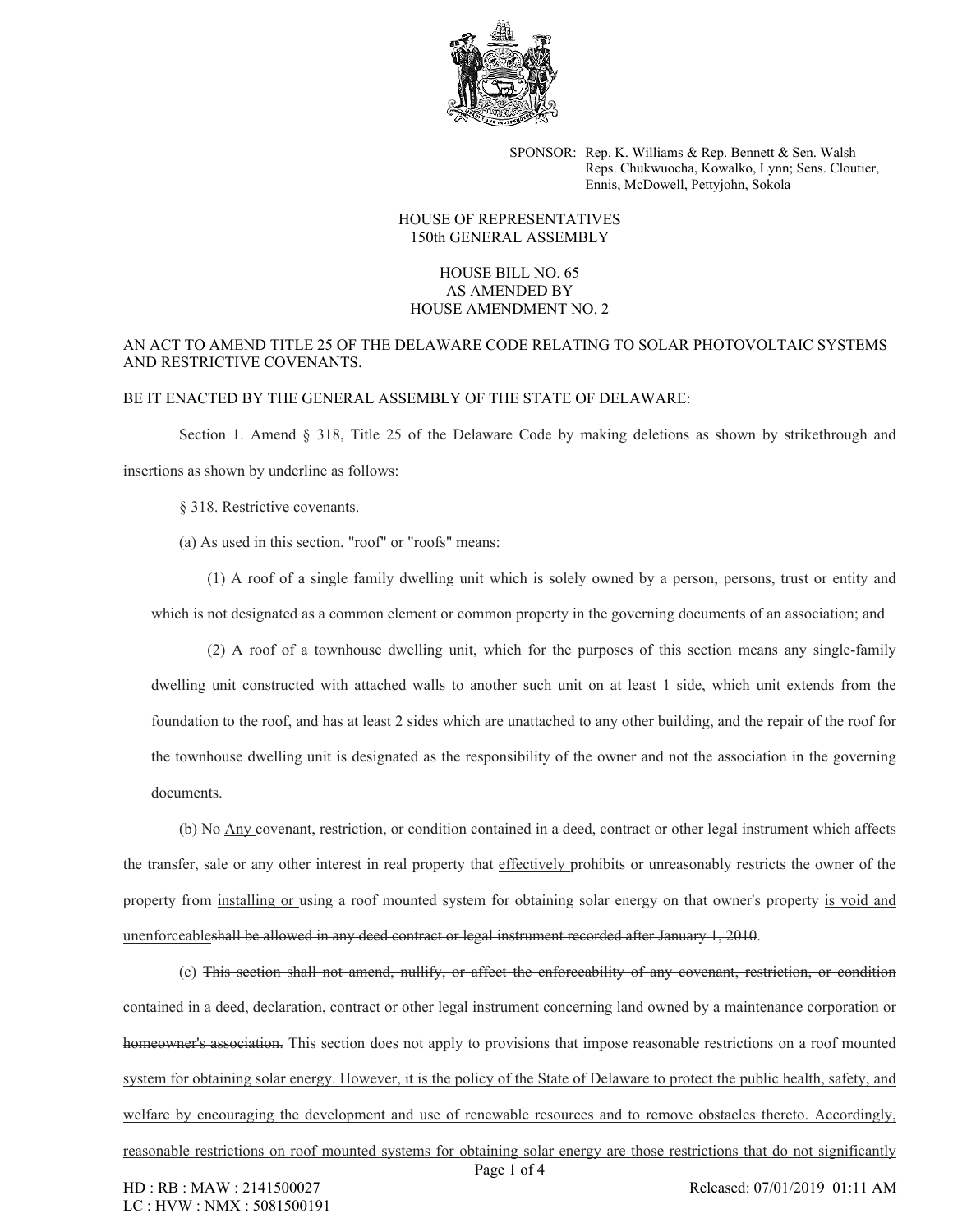increase the cost of the system or significantly decrease its efficiency or specified performance, or that allow for an alternative system of comparable cost, efficiency, and energy conservation benefits.

(d) This section shall not amend, nullify, or affect the enforceability of any conservation easement or historic preservation covenant.

(e)(1)a. For purposes of this section, a property owner's vote under this subsection may be expressed as follows:

1. An in-person vote at a meeting.

2. A proxy vote if the governing document or law permit proxy voting.

3. Voting electronically from a source known to a maintenance corporation or homeowner's association governing the property owner's property, including an e-mail address registered with the maintenance corporation or homeowner's association.

4. Voting by electronic voting software selected by the maintenance corporation or homeowner's association.

5. Signing a petition for calling for an amendment under this subsection.

6. Signing an amendment to the governing document.

b. For purposes of this paragraph (e)(1) of this section, a signature may be in ink or electronic.

c. For purposes of this paragraph  $(e)(1)$  of this section, an entity or trust owning a property may designate

a person to vote for the entity or trust.

(2) Any covenants, restrictions, or conditions contained in a deed or declaration, including a declaration under the Unit Property Act [§ 2201 et seq. of this title], for residential property which does not explicitly include a mechanism to amend the document, may hereafter be amended by a vote requiring the affirmative vote of 2/3 of the property owners.

(3) Covenants, restrictions, or conditions contained in a deed or declaration, including a declaration under the Unit Property Act [§ 2201 et seq. of this title], for residential property that prohibit or restrict the installation of rooftop or ground-mounted solar systems may be amended to allow or promote installation of rooftop or ground-mounted solar systems by an affirmative vote of  $2/3$  a majority of the property owners.

(4) Covenants, restrictions, or conditions contained in a deed or declaration, including a declaration under the Unit Property Act  $\lceil \xi \rceil$  2201 et seq. of this title], for residential property that impose a reasonable restriction permitted under subsection (c) of this section on the installation of roof mounted solar systems may be amended to promote installation of roof mounted solar systems by an affirmative vote of a majority of the property owners.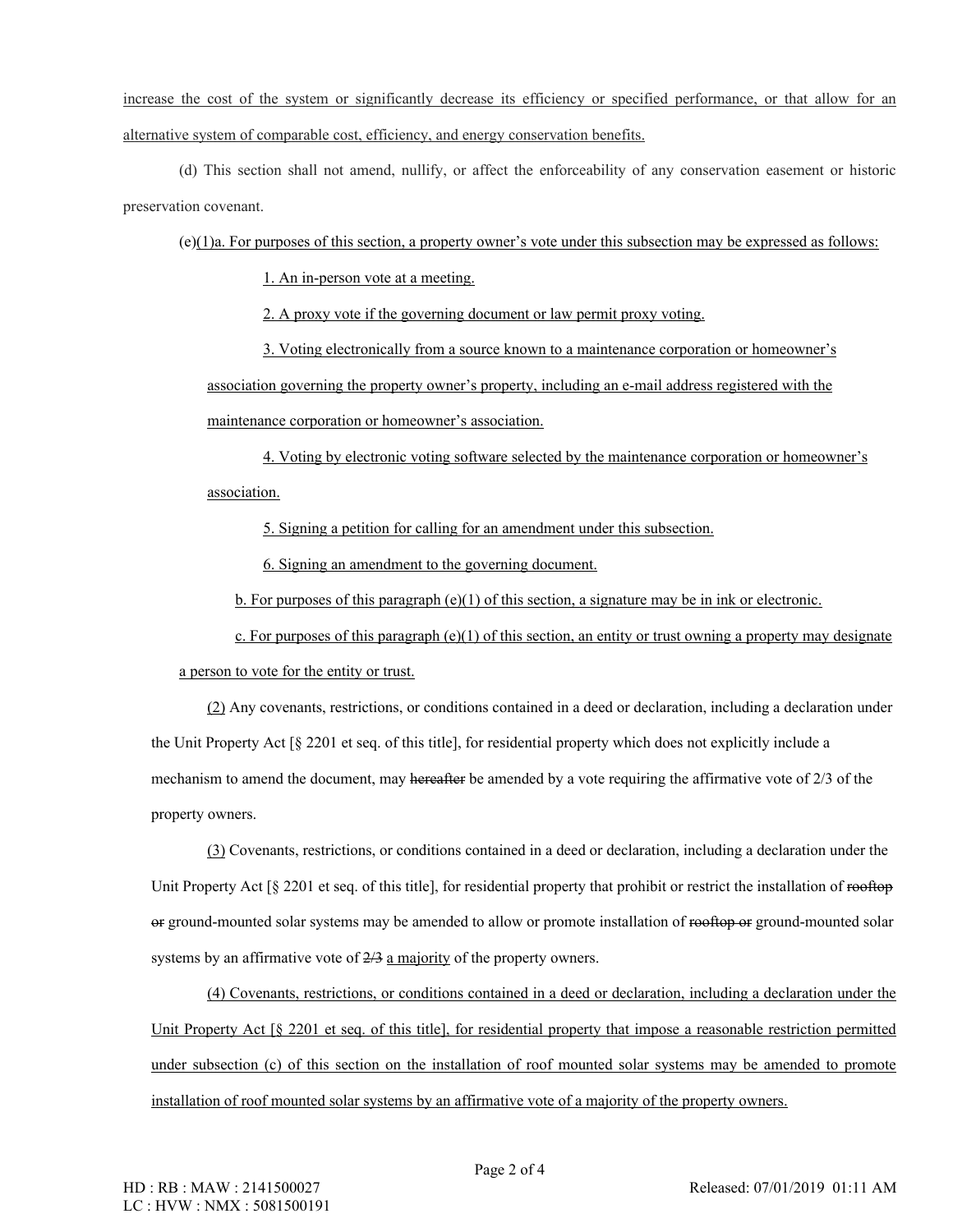(f) No Any covenant, restriction, or condition contained in a deed, contract, or other legal instrument which affects the transfer, sale, or any other interest in real property, which is zoned for residential use and the lot or lots are 1/2 of an acre or greater in size, that effectively prohibits or unreasonably restricts the owner of the property from installing or using a ground mounted system for obtaining solar energy on that owner's property is void and unenforceableshall be allowed in any deed, contract or other legal instrument. A covenant, restriction, or condition which requires that fencing, landscaping, or other appropriate means be used to shield the system from view, so that it is not readily visible from adjacent streets shall be deemed to be a reasonable restriction.

(1)a. An owner of property may install a roof mounted system for obtaining solar energy on that owner's property if, no later than 60 days before installing the system, the owner sends notice that the owner intends to install the system to the following:

1. If the property is governed by a maintenance corporation or homeowner's association, to the applicable maintenance corporation or homeowner's association and to a neighboring property owner whose property is within 150 feet of the owner's property line.

2. If the property is not governed by a maintenance corporation or homeowner's association, to a neighboring property owner whose property is within 150 feet of the owner's property line.

b. The owner shall send notice required by this paragraph  $(f)(1)$  of this section by certified mail, return receipt requested.

c. The notice must include the day of the proposed date of the installation of the system and the owner's mailing address.

(2) A maintenance corporation, homeowner's association, or neighboring property owner receiving notice required under paragraph (f)(1) of this section shall provide the owner of property with input or direction on the placement of the roof mounted system for obtaining solar energy no later than 30 days before the owner's proposed date of the installation of the system.

a.1. The input or direction provided by the maintenance corporation, homeowner's association, or neighboring property owner on the placement of the roof mounted system for obtaining solar energy must be consistent with a reasonable restriction imposed under subsection (c) of this section.

2. If the covenants, restrictions, or conditions governing the owner's property do not impose a reasonable restriction on a roof mounted system for obtaining solar energy, the input or direction provided by the maintenance corporation, homeowner's association, or neighboring property owner on the placement of the system must be reasonable. For purposes of this paragraph  $(f)(2)a.2$ . of this section, "reasonable" means